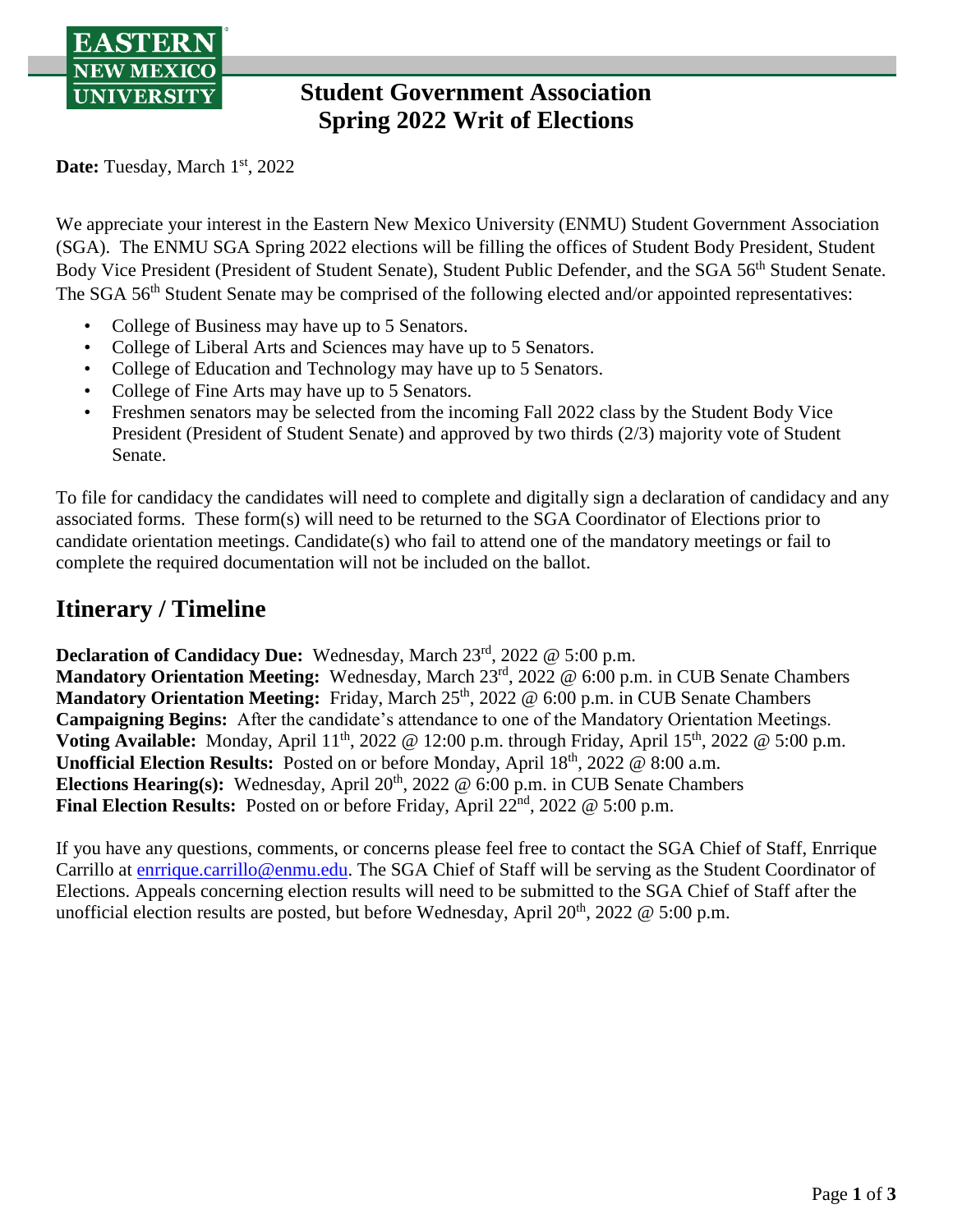### **Office Qualifications**

### **Student Body President**

- Graduate or Undergraduate student currently enrolled at the ENMU Portales campus
- Must be in and have remained in good standing with ENMU
- Successfully completed sixty (60) or more hours of college credit
- Possess a cumulative grade point average (GPA) of 3.25 or greater
- Must have served in Student Government for one (1) year or more prior to taking office
- Candidate shall complete an interview with the current SGA Vice President, President and Advisor.

### **Student Body Vice President (President of Student Senate)**

- Graduate or Undergraduate student currently enrolled at the ENMU Portales campus
- Must be in and have remained in good standing with ENMU
- Successfully completed thirty (30) hours or more hours of college credit
- Possess a cumulative grade point average (GPA) of 3.25 or greater
- Must have served as a Student Senator for one (1) semester or more prior to taking office
- Candidate shall complete an interview with the current SGA Vice President, President and Advisor

#### **Student Public Defender**

- Graduate or Undergraduate student currently enrolled at the ENMU Portales campus
- Must be in and have remained in good standing with ENMU
- Possess a cumulative grade point average (GPA) of 2.85 or greater
- Must have attended ENMU for one (1) semester or more prior to taking office

#### **Student Senator**

- Graduate or Undergraduate student currently enrolled at the ENMU Portales campus
- Must be in and have remained in good standing with ENMU
- Possess and maintain a cumulative grade point average (GPA) of 2.75 or greater
- Must have attended ENMU for one (1) semester or more prior to taking office
- Must be affiliated with the College you are representing